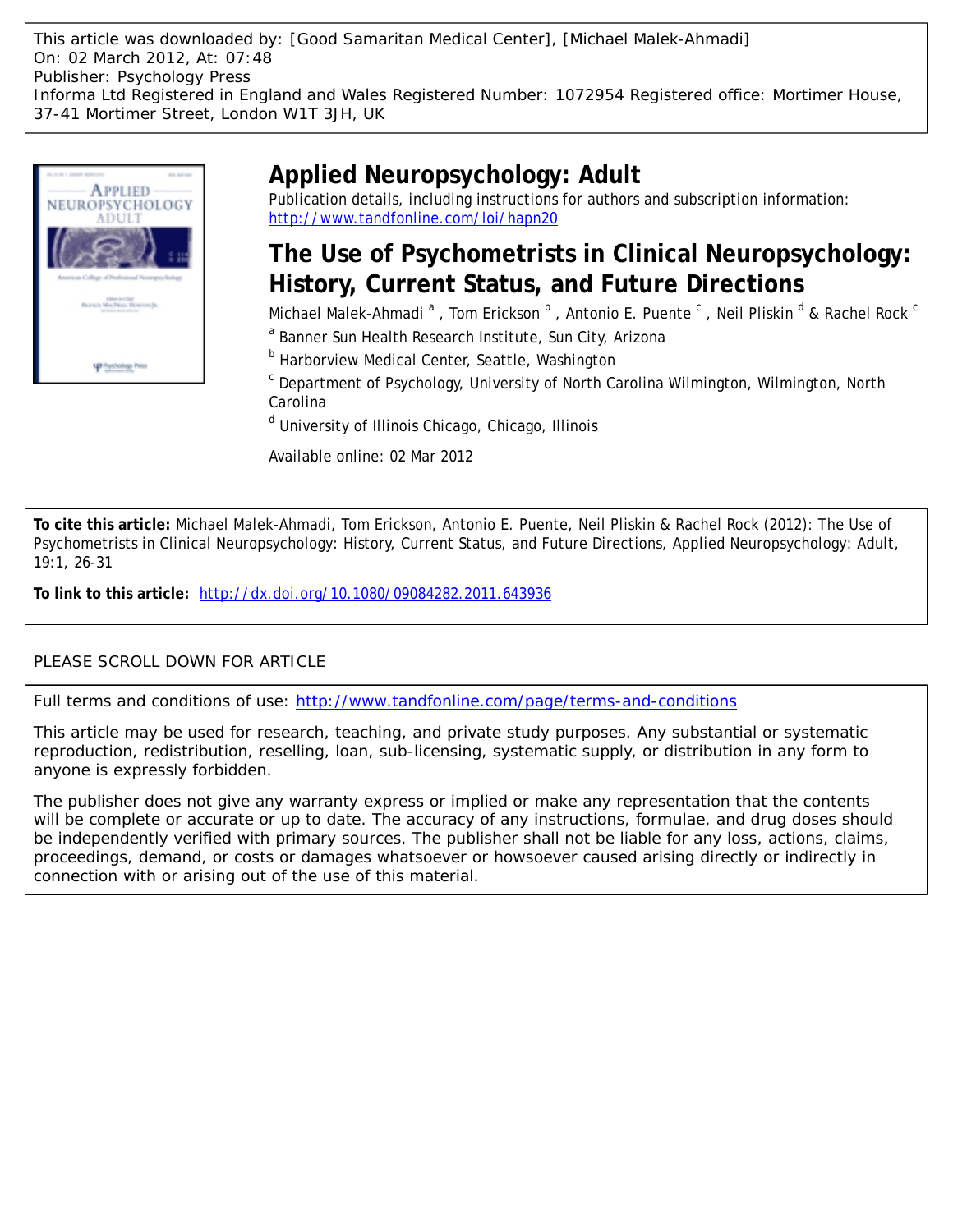## The Use of Psychometrists in Clinical Neuropsychology: History, Current Status, and Future Directions

Michael Malek-Ahmadi

Banner Sun Health Research Institute, Sun City, Arizona

Tom Erickson

Harborview Medical Center, Seattle, Washington

Antonio E. Puente

Department of Psychology, University of North Carolina Wilmington, Wilmington, North Carolina

## Neil Pliskin

University of Illinois Chicago, Chicago, Illinois

### Rachel Rock

Department of Psychology, University of North Carolina Wilmington, Wilmington, North Carolina

In recent years, the National Academy of Neuropsychology and other professional neuropsychological organizations have published a number of articles and position papers regarding the use, education, and training of psychometrists (''technicians''). Although these documents provide guidelines for the suggested qualifications and training procedures of psychometrists, none make any mention of the need for a standardized credentialing process, which is commonly required of technicians in similar fields, especially in medical settings. Given the recent changes in Current Procedural Terminology codes used to bill for neuropsychological services and the interpretation of legislation disallowing the use of psychometrists in New York, the need for a standard credential for psychometrists is apparent. This article will review the history and current use of psychometrists in clinical neuropsychology and highlight the need and rationale for the credentialing of psychometrists.

Key words: credentialing, certification, neuropsychology, psychological assistant, psychometrician, psychometrist, technician

During the last several years, the role of clinical neuropsychology and those individuals who provide professional services, both doctorate- and

nondoctorate-level personnel, has increased exponentially. Whereas some focus has been placed on reviews of practices (e.g., Sweet, Peck, Abramowitz, & Etzweiler, 2002) and tests (e.g., Camara, Nathan, & Puente, 2000), relatively little has been presented on

Address correspondence to Michael Malek-Ahmadi, Banner Sun<br>
Health Research Institute, 10515 W. Santa Fe Dr., Sun City, AZ<br>
the use of nondoctorate personnel in the provision of 85351. E-mail: michael.ahmadi@bannerhealth.com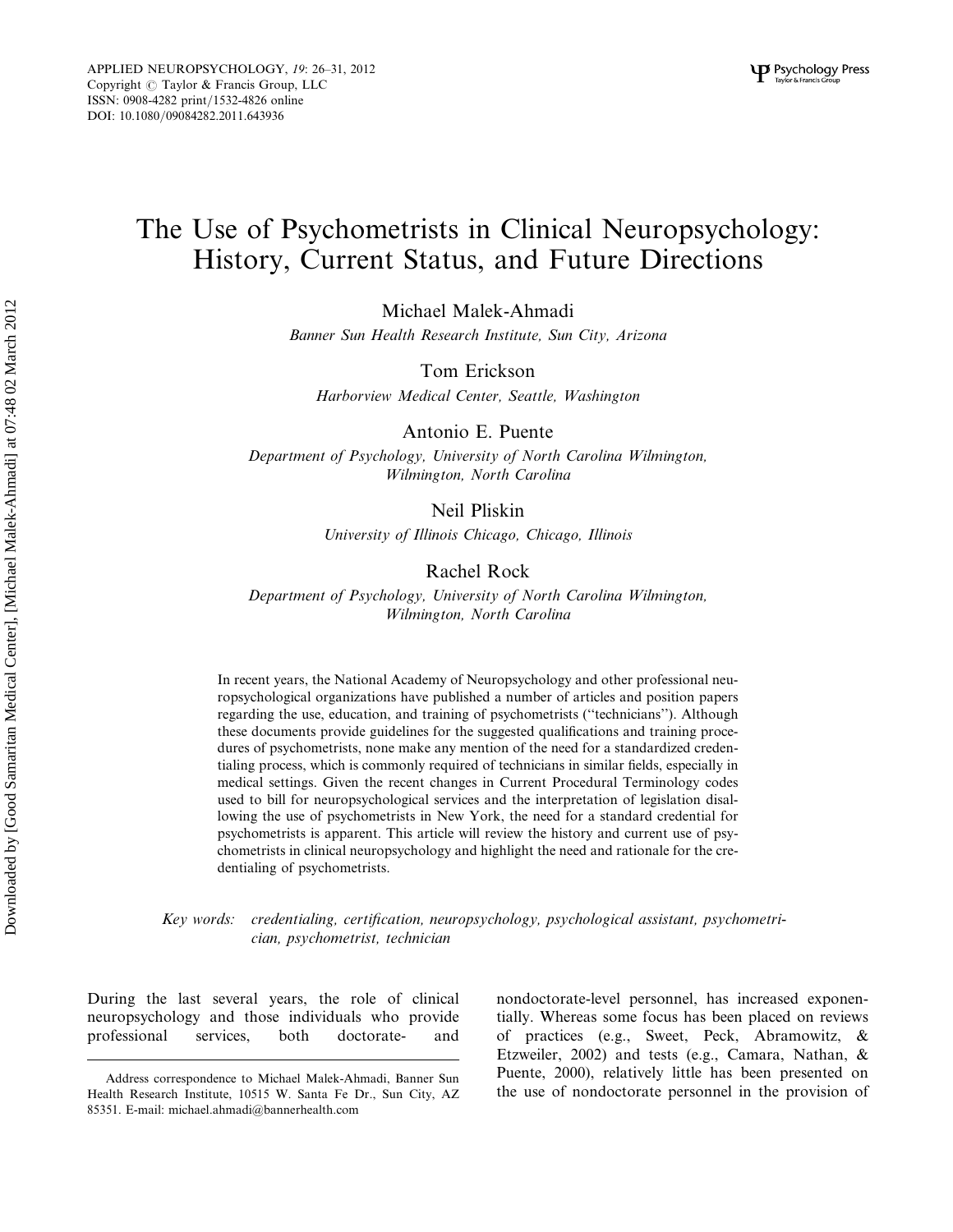neuropsychological services. The purpose of this article is to address such paucity by providing the history, policy, education and training, certification, and recent challenges to the use of nondoctorate personnel.

#### HISTORY OF PSYCHOMETRY

C. E. Seashore addressed the need for psychology technicians (also called psychometrists, psychometricians, and psychological assistants) as early as 1912. Although Seashore describes how a professional psychologist may act as a technician in an interdisciplinary treatment setting, the model that is proposed is somewhat analogous to the current professional/technical model in neuropsychology. Seashore's description of the psychologist's scope of practice encompasses the activities of the current-day psychologist and technician but also states that ''as technician, the psychologist is at the command of the superintendent and the other members of the staff for the routine work for which he is peculiarly qualified'' (p. 474). In contrast, modern psychological practice clearly delineates the roles of the psychologist and technician in that the technician is subordinate to the psychologist while the psychologist is an independent practitioner uniquely qualified to provide direct care and treatment. This model is widely used to this day and has been utilized very efficiently since its adoption in the practice of clinical neuropsychology (DeLuca & Putnam, 1993).

However, the actual use of psychometrists by neuropsychologists dates back to the late 1930s, and William A. Hunt is credited with first utilizing a psychometrist in the Navy during World War II. The practice of using psychological technicians was then used by Ward C. Halstead at the University of Chicago in the 1940s. Ralph M. Reitan used this procedure in the Army at Mayo General Hospital in 1945 and at Indiana University Medical School at the inception of the Neuropsychology Laboratory between 1950 and 1951 (DeLuca, 1989).

The use of psychometrists began to increase during the 1960s and 1970s as clinical neuropsychology became a distinct subdiscipline of clinical psychology. Using a psychometrist in the field of neuropsychology has been an established standard for more than three decades (DeLuca, 1989). Brodsky and Mixon (1969) reported that 16.5% of clinical psychology service providers surveyed used psychometrists and noted that ''a growing role is being established in clinical psychology for the psychological technician'' (p. 223). By 1986, 50% of survey respondents stated that they used psychometrists in their practice (Serenty, Dean, Gray, & Hartlage, 1986). DeLuca and Putnam (1993) found that 53% of neuropsychological service providers utilized psychometrists in the delivery of services, while Sweet and Moberg (1990) found that 77.2% of American Board of Clinical Neuropsychology diplomats endorsed the professional/ technical model in clinical neuropsychology. The number of psychological technicians currently used is even greater, as Sweet et al. (2002) found that of the 1,352 neuropsychologists who use psychological technicians in their practices, nondoctoral-level technicians were the most commonly (68.5%) employed testing assistants.

Cohen (1974) delineated the differences in job functions between a psychological assistant and psychologist noting ''technicians can indeed be helpful and significant in the rendering of psychological services to clients and patients'' (p. 222). Some in the field believe the use of psychometrists is a very important contribution to society on behalf of behavioral science (American Educational Research Association [AERA], American Psychological Association [APA], & National Council on Measurement in Education, 1999; Walsh & Betz, 1995). Others, however, are more hesitant to employ technicians. The New York State Department of Education (NYSDE) prohibited the use of test technicians who were thought to be independently practicing psychology (Pliskin, 2006). This situation is further discussed later in the article.

The practice of doctoral-level health care providers employing the use of nondoctoral-level technicians is used in several other health care fields besides neuropsychology. Medical doctors, for example, use electroencephalogram and radiology technicians (Axelrod et al., 2000). The Allied Health Professional Personnel Training Act of 1966, a federal government program, condones the application of a ''team concept'' when providing health care services. Likewise, the National Commission on Community Health Services asserted that the use of technicians is the ''single most promising method'' of providing suitable health care personnel (DeLuca, 1989, p. 7). By using psychological technicians, neuropsychologists are able to see more patients and become more engaged in therapy and consultation (DeLuca, 1989). In addition, the use of technicians allows referred patients to be evaluated in a sufficient amount of time. DeLuca and Putnam (1993) point out that using a psychometrist is cost-effective and increases psychologists' salaries by 89%. Sweet et al. (2002) also noted that the average time of administration for a neuropsychological battery is approximately 5 hours. This does not include the scoring of tests, interpretation of results, integration of other medical information, and report writing. All of these activities add substantially to the time a neuropsychologist spends assessing one patient, which makes the use of psychometrists advantageous—and often necessary for neuropsychological practices with high patient volumes. Although many psychologists use psychometrists,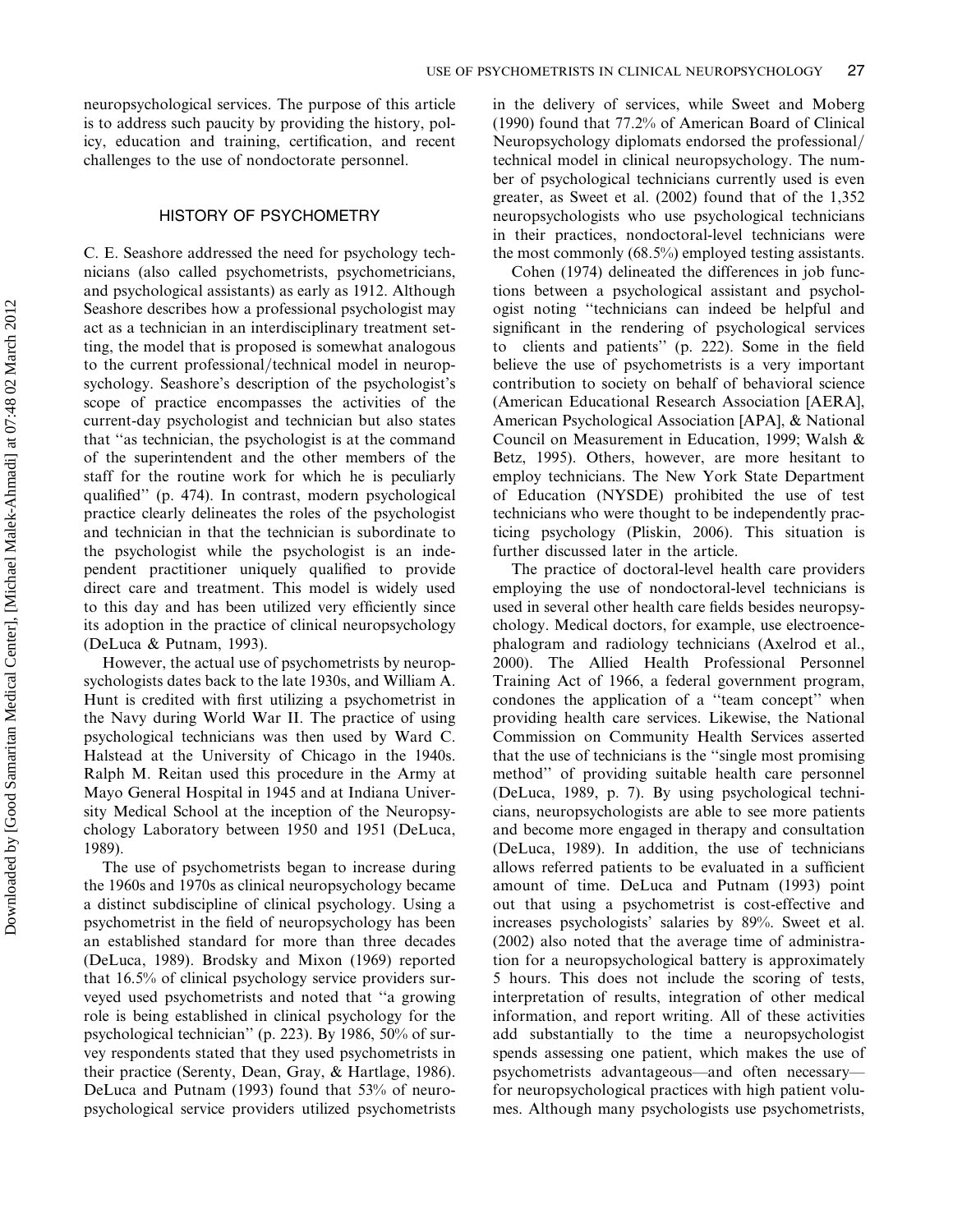a large percentage does not (Sweet et al., 2002). Likewise, there are many disadvantages and risks associated with employing unlicensed psychometrists. Many government and professional organizations are concerned about insufficient administrator qualifications and test misuse. A committee on Ethical and Professional Standards in the National Association of School Psychologists (NASP) felt that the administrative and scoring tasks require rigorous education in an APA- or NASP-approved graduate program or at least an accredited university's graduate program. The committee felt that the administration and scoring by individuals without these credentials was ''unethical professional conduct.'' The Individuals with Disabilities Education Act is a federal law that states that any standardized test administered to a child must be conducted by trained personnel and in accordance with the publisher's instructions. Some special education laws in certain states also specify that the testing may only be conducted by licensed professionals, which excludes psychological technicians.

Another important factor for a licensed psychologist to consider is the possibility of jeopardizing test security. Psychological technicians are not legally or professionally bound to maintaining test security, which is considered one of the chief responsibilities involved in testing. Studies have also shown that graduate students in training make errors scoring and interpreting the Similarities, Comprehension, and Vocabulary subtests on the Wechsler test. In-training graduate students also failed to record the client's response in a verbatim manner. The researchers calculated that errors on 66% of the trainees' test protocols resulted in variations in the Full-Scale IQ. These errors decrease the validity and reliability of the scores and could result in erroneous placement, eligibility, and classification decisions. Furthermore, when a test is standardized by graduate-level administrators, psychological technicians without the same education could lower the validity and reliability of the test results. Finally, it is unknown if psychological technicians are aware of the importance of building and maintaining rapport with clients throughout testing, as well as how to interpret certain key behaviors in children, such as attention to tasks, frustration tolerance, and reflectivity (Hall, Howerton, & Bolin, 2005). However, the supervising psychologist is ultimately responsible for ensuring that these and other clinical skills are properly taught to and utilized by psychometrists. Because the psychometrist is an extension of the independently licensed psychologist, standard guidelines (e.g., AERA et al., 1999) apply to education, training, and supervision, among others. According to DeLuca (1989), psychological technicians are used worldwide to administer and score psychological tests. However, Hall et al. (2005) found that the use of technicians

outside of the United States was unclear. They also conducted literature searches on PsycINFO and ERIC databases and yielded little published information on the use of technicians in other countries.

## EDUCATION AND TRAINING OF PSYCHOMETRISTS

Psychometrists are responsible for several tasks related to psychological testing. Psychometrists' duties in clinical practice primarily involve the administration and scoring of neuropsychological tests but also include the recording and/or reporting behavioral observations during the testing session (National Academy of Neuropsychology [NAN] Policy and Planning Committee, 2000). In addition, individuals employed as psychometrists are often responsible for significant amounts of clerical and administrative tasks in a practice (DeLuca, 1989).

The educational background of psychometrists can vary widely as standard criteria for their education do not yet exist. Generally, most of these individuals have at least a bachelor's degree in psychology or another area from an accredited college or university as has been recommended by the APA Division 40 Task Force on Education Accreditation Credentialing (1991), the American Academy of Clinical Neuropsychology (AACN; 1999), and the NAN (Puente, Adams, Barr, Bush, & NAN Policy and Planning Committee, 2006). A bachelor's degree in psychology provides the psychometrist with the basic background in the scientific aspect of psychology, as well as the groundwork, which further training in testing can supplement. Some of the courses the psychometrist would take are Statistics, Psychological Testing, Abnormal Psychology, and Personality Psychology (Division 40 Task Force on Education Accreditation Credentialing, 1991). There is a need to include an undergraduate track for people who wish to be technicians to prepare the individual to receive on-the-job training. Two colleges in Georgia, Georgia College at Milledgeville and Georgia State University, have developed technician training programs (DeLuca, 1989).

There are some benefits of utilizing individuals with only undergraduate degrees as well. The use of a nondoctoral-level technician offers a number of advantages, such as objectivity of assessment (DeLuca & Putnam, 1993). DeLuca (1989) points out that the use of psychometrists minimizes ''bias associated with clinical judgment'' (p. 13). However, psychologists who use psychological technicians are required to inform clients that an unlicensed person will be administering the tests. In addition, psychologists should discuss the technician's qualifications, function, and role with patients prior to testing (Hall et al., 2005). Psychometrists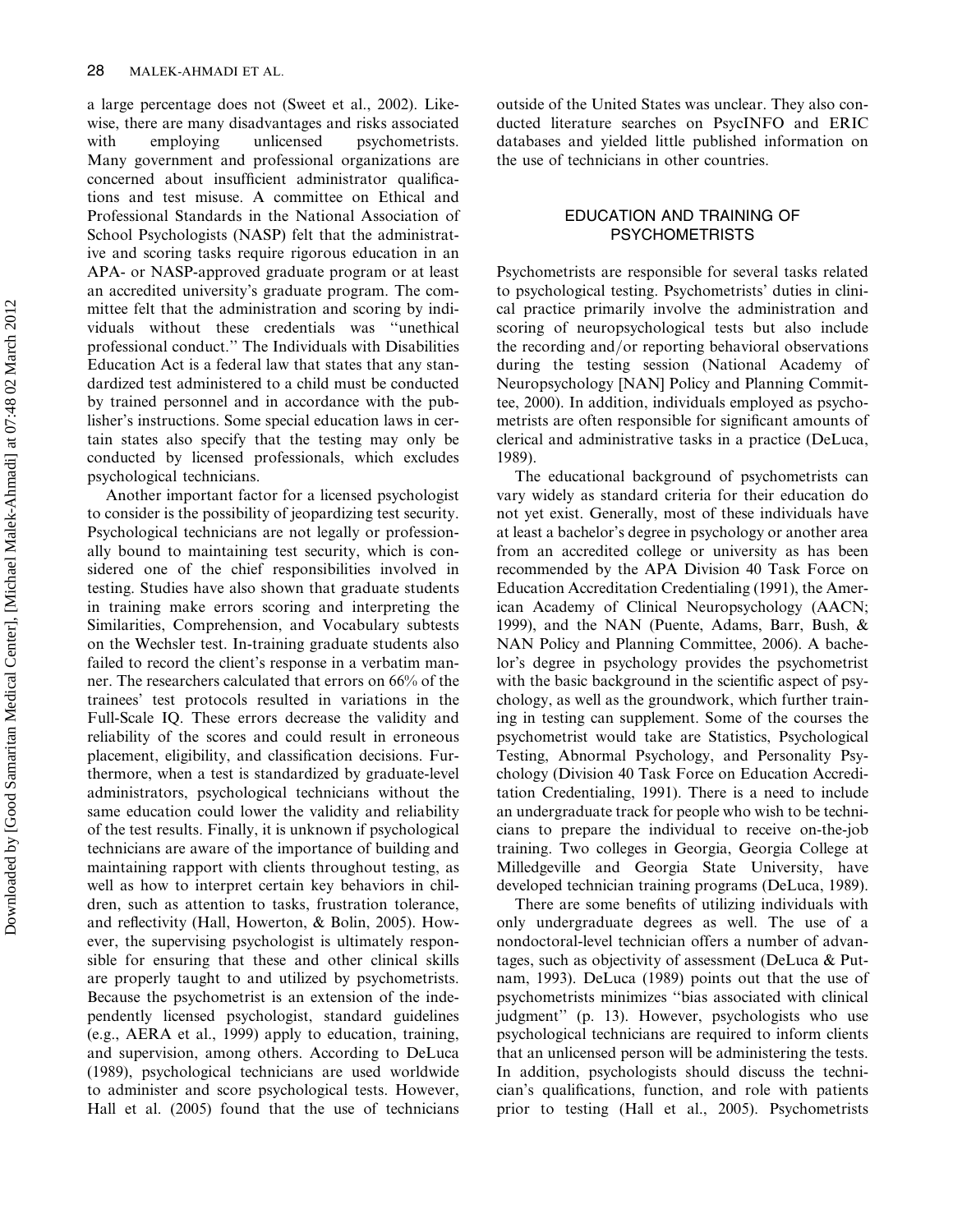usually receive on-the-job training by a neuropsychologist or an experienced psychometrist. There is a chronological process often implemented when training novice psychometrists. The psychometrist first reads the test manuals and memorizes the tests' instructions. The next step is for the individual to observe an experienced psychometrist and then receive one-on-one experience with the advanced psychometrist. The novice psychometrist then presents tests to the experienced trainer and then to less impaired clients. The trainee also learns how to score the tests and receives periodic observations. DeLuca (1989) suggests that training could also include readings and seminars on the assessment process, ethics, and procedures for how to manage extraordinary circumstances. However, it is unknown how extensively and consistently this training process of psychometrists is conducted, suggesting there may be considerable variability in the training and learned skills. This discrepancy warrants the need for measuring the psychometrist's skills via a standardized national credential process similar to the Examination for Professional Practice of Psychology for psychologists (Association of State and Provincial Psychology Boards, 2010).

There are several topics a neuropsychologist should discuss with a novice psychometrist in addition to general training. The supervising neuropsychologist should provide written documentation, indicating that the psychological technician completed the training program. There exist certain ethical issues a psychometrist must also be informed of, including patient confidentiality protection as well as the confidentiality of test materials. Psychometrists need to also be trained to identify suicidal and homicidal insinuations or threats made by clients during testing. They also need to know how to respond to sexually inappropriate and aggressive behavior by clients. It is important for a neuropsychologist to ensure that a psychometrist does not view employment as a technician as an entry into practicing neuropsychology (Division 40 Task Force on Education Accreditation Credentialing, 1991).

Although the current standards for educational criteria and training methods for psychometrists are probably effective in ensuring that competent individuals are administering neuropsychological tests, no standard or uniform criteria currently exist. In addition, there is no formal requirement for the completion of continuing education (CE). However, some facilities require their clinical staff to attain a specified number of CE credits regardless of their credentialing status. This is in contrast to technicians in fields such as radiology and neurology who must matriculate through accredited training programs and maintain a credential to practice for reasons related to competency and protection of the public. Furthermore, these individuals must maintain their credential through the attainment of CE credits. Currently, this is not a requirement for psychometrists under the supervision of a neuropsychologist. However, given the recent changes in Current Procedural Terminology codes and the interpretation of the Scope of Practice Law in the state of New York, it is apparent that there is a significant value for psychometrists to be credentialed.

Some states, such as Arkansas and North Carolina, have passed legislation that does allow for psychometrists to be used. In many cases, the psychometrist must meet a certain set of educational criteria and maintain registration with their particular state. Several states require psychometrists (who assess children as part of educational evaluations) to be ''registered.'' However, with the exception of New York, which remains a highly contested situation, there are no states that have legislation explicitly restricting the use of psychometrists in clinical practice.

Psychometrists are an integral part of many neuropsychologists' practices; however, the educational and experiential background of psychometrists can vary widely among practices. Although there are recommended guidelines (AACN, 1999; Division 40 Task Force on Education Accreditation Credentialing, 1991; Puente et al., 2006), the requisite training and education of psychometrists is ultimately decided by the supervising neuropsychologist. From an ethical standpoint, the use of psychometrists poses no threat to neuropsychologists so long as a high standard of quality is maintained and psychometrists are properly supervised (APA, 1981). Until recently, a standard credential or credentialing process for psychometrists did not exist. The Certified Specialist in Psychometry (CSP) credential was developed to establish a standardized credentialing process for psychometrists by setting forth minimum educational and experiential requirements.

### DEVELOPMENT AND GOALS OF PSYCHOMETRIST CERTIFICATION

A group of psychometrists developed a psychometrist certification exam that entailed two phases. In the first phase, they determined the main tasks psychometrists performed and the information necessary to effectively complete them. The second phase involved selecting the actual questions for the exam. The first CSP exam was administered in November 2005 and is composed of 120 multiple-choice questions regarding the responsibilities of a psychometrist. Upon passing the exam, psychometrists must obtain at least 12 CE units every 2 years; 2 of these units must concern ethics. Furthermore, they are added to an online registry, which includes their state of practice and the year they were awarded certification. The primary goal of the CSP is to assure neuropsychologists and clients that psychometrists are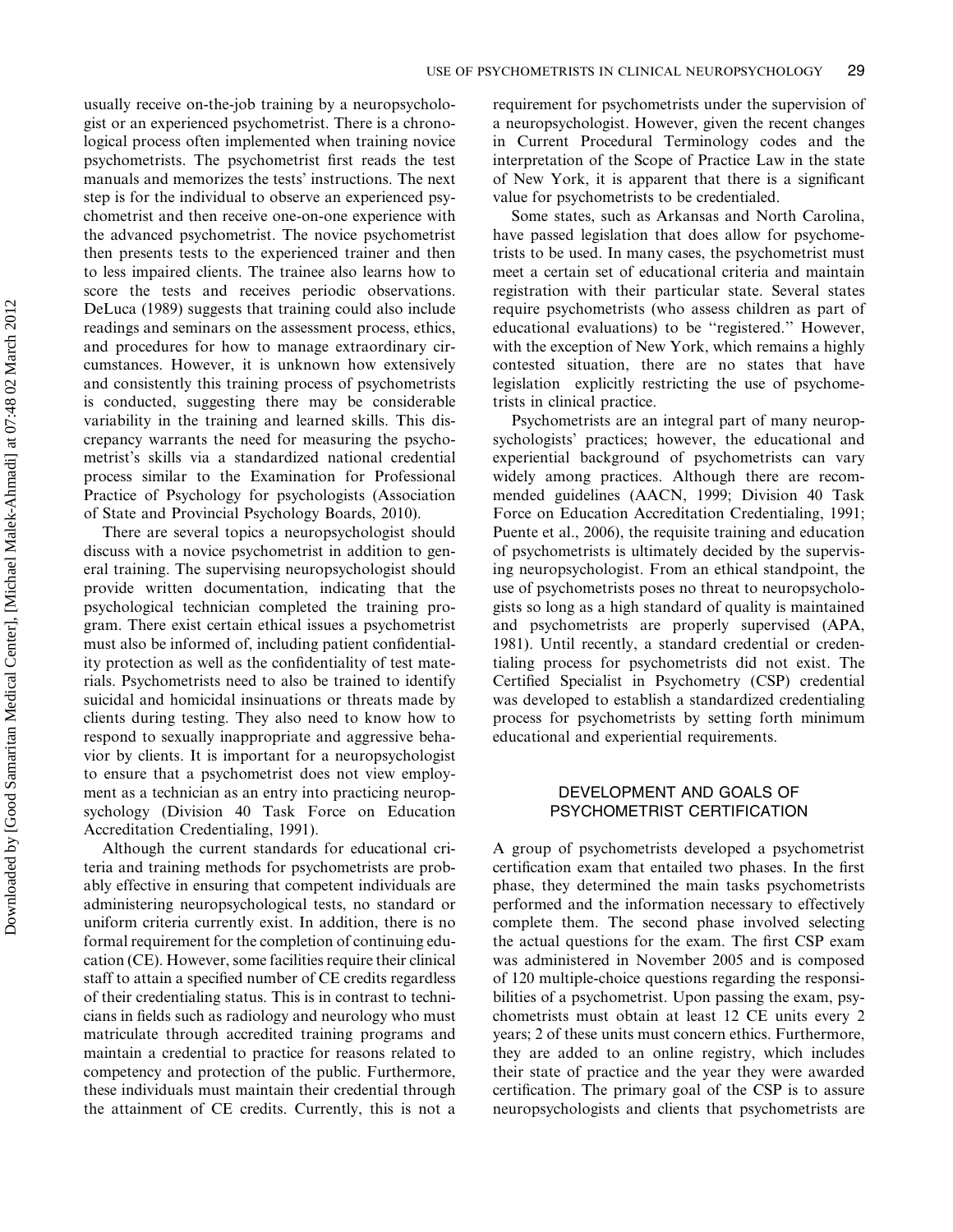knowledgeable and can competently administer and score the tests. The CSP also shows that the psychometrist has received the required education and training. This will help neuropsychologists promote their services, increase their time for other doctoral-level duties, and decrease the time they need to spend training psychometrists. The CSP also serves to protect their liability and provide more support for court testimonies (Board of Certified Psychometrists, 2010). Although there is no direct evidence indicating that a psychometrist's credentials increase or decrease a neuropsychologist's liability in legal settings, it is conceivable that assessments performed by a psychometrist could be called into question with regard to their education, training, and credentialing. Given the lack of mandate for certification or licensure of psychometrists, this could put neuropsychologists in a vulnerable position should these issues arise.

Ball and Peck (2010) cite a recent case in Virginia in which a challenge brought against a neuropsychologist's assessment was overturned. In this case, the tests were administered by a psychometrist; however, the challenge was based on a claim that tests that were ordered were not administered and that many of the tests themselves were not valid and should not be allowed as evidence. A group of Virginia neuropsychologists successfully defeated this challenge by citing the position statements of several neuropsychological organizations (NAN, APA Division 40, AACN) that support the use of psychometrists in clinical neuropsychology. The Virginia neuropsychologists' argument was strengthened by stating that the use of psychometrists is analogous to the use of electrocardiogram technicians in cardiology, where a diagnostic test is performed by a clinical extender and the results are interpreted by a physician.

### NEW YORK STATE SCOPE OF PRACTICE LAW

New York's 2003 Scope of Practice Law has been interpreted in a way that disallows the use of psychometrists and has negatively affected neuropsychologists and psychometrists. Many neuropsychologists are now unable to provide as many services, and several psychometrists lost their jobs. This law has also caused clients to have to wait a significant amount of time before being assessed by a neuropsychologist after the initial referral. There are 12 states that explicitly allow technicians and 20 that use vague language in regard to employing technicians. The law has set a precedent for restricting the use of technicians in other states so as many as 20 states could follow in New York's footsteps. In addition, the law could also affect payment policies (Pliskin, 2006).

The New York Scope of Practice Law has been problematic because its interpretation by the NYSDE has been that nonlicensed personnel may not engage in activities that fall under a psychologists' scope of practice. These activities include the administration and scoring of psychological tests (Festa, Barr, & Pliskin, 2010). Although this interpretation runs counter to the currently accepted professional/technical model in clinical neuropsychology, it does highlight the need for nondoctoral personnel to be credentialed in some way. It is possible that the CSP credential could fill this void and ultimately be recognized by the NYSDE and allow for psychometrists to be used in clinical practice once again. At the writing of this article, there were indications that the State of New York was moving forward in allowing the use of psychometrists in a limited sense. However, despite a spirited and cohesive attempt by neuropsychologists in New York State and support from the Division of Clinical Neuropsychology of both the APA and NAN, it is unclear what the outcome will be at this point.

#### ALABAMA SITUATION

Alabama currently requires ''psychological technicians'' to be licensed. These individuals must have a master's degree in psychology, with their graduate courses following a specific sequence. In addition, they must accrue at least 500 hours, or 6 months, of supervision to become licensed. However, psychological technicians in Alabama not only administer and score the tests, but they also interpret the tests' results in vocational and educational assessments. Furthermore, they play a larger role in clinical and behavioral assessment. Still, they cannot practice independently and must be supervised by a licensed psychologist (Alabama Board of Examiners in Psychology, 2008). Although the psychological technician designation in Alabama allows for a broader scope of practice than is typically allowed of psychometrists, the designation underscores the necessity for nondoctoral personnel to hold some type of credential. When comparing psychometrists to their technician/technologist counterparts in other medical fields, the need for a psychometrist credential may be necessary to bring the neuropsychologist/psychometrist model in line with other professional/technical models used in several medical fields (Festa et al., 2010).

#### SUMMARY

As health care has expanded, the role of ancillary personnel has grown. However, the role of such personnel has actually been part of psychology for almost as long as psychology has been in existence. This is of particular importance to clinical neuropsychology given the field's growth and advancement during the last three decades. With this growth and advancement, the value and